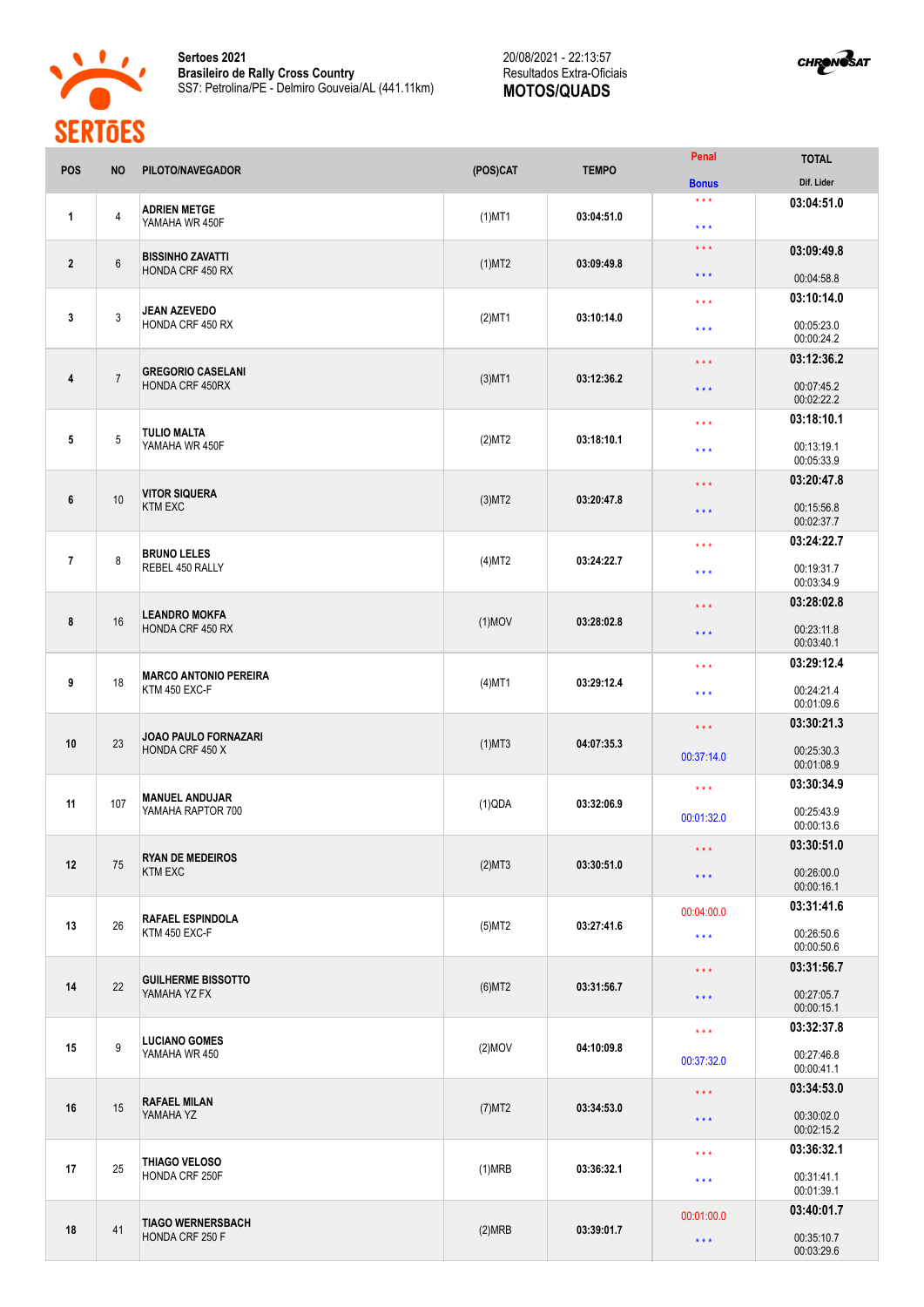| 19 | 52  | <b>ANILDO THEISS</b>                                    | $(3)$ MT3  | 03:47:56.3                                                       | $***$                    | 03:47:56.3               |
|----|-----|---------------------------------------------------------|------------|------------------------------------------------------------------|--------------------------|--------------------------|
|    |     | KAWASAKI KLX 450                                        |            |                                                                  | $\star$ $\star$ $\star$  | 00:43:05.3<br>00:07:54.6 |
|    |     |                                                         |            | $\star$ $\star$ $\star$<br>03:49:13.7<br>$\star$ $\star$ $\star$ | 03:49:13.7               |                          |
| 20 | 60  | <b>ROGERIO KISTENMACKER</b><br><b>KTM EXC</b>           | $(3)$ MOV  |                                                                  |                          | 00:44:22.7<br>00:01:17.4 |
|    |     | <b>MISAEL AMARIZ</b>                                    |            |                                                                  | $\star$ $\star$ $\star$  | 03:52:28.5               |
| 21 | 45  | HONDA CRF 450 RX                                        | $(4)$ MT3  | 03:52:28.5                                                       | $***$                    | 00:47:37.5<br>00:03:14.8 |
|    |     | <b>ALBERTO CUNHA</b>                                    |            |                                                                  | $\star$ $\star$ $\star$  | 03:53:29.9               |
| 22 | 56  | KTM 450 EXC-F                                           | $(4)$ MOV  | 03:53:29.9                                                       | $\star$ $\star$ $\star$  | 00:48:38.9<br>00:01:01.4 |
|    |     | <b>ANDRE WHITAKER</b>                                   |            |                                                                  | $\star\star\star$        | 03:55:55.7               |
| 23 | 40  | KTM EXC 450                                             | $(5)$ MT3  | 03:55:55.7                                                       | $***$                    | 00:51:04.7<br>00:02:25.8 |
|    |     | <b>MOARA SACILOTTI</b>                                  |            |                                                                  | $\star$ $\star$ $\star$  | 03:58:34.9               |
| 24 | 30  | YAMAHA YZFX                                             | $(5)$ MOV  | 03:58:34.9                                                       | $\star$ $\star$ $\star$  | 00:53:43.9<br>00:02:39.2 |
|    |     | <b>FABIO LUIS TULIO</b>                                 |            |                                                                  | $\star\star\star$        | 03:58:38.2               |
| 25 | 53  | KTM EXC 450                                             | $(5)$ MT1  | 03:58:38.2                                                       | $***$                    | 00:53:47.2<br>00:00:03.3 |
|    |     | <b>VICENTE DE BENEDICTIS</b>                            |            |                                                                  | $\star$ $\star$ $\star$  | 04:02:24.6               |
| 26 | 35  | YAMAHA WR 450F                                          | $(6)$ MT3  | 04:02:24.6                                                       | $***$                    | 00:57:33.6<br>00:03:46.4 |
|    |     | <b>RAFAL SONIK</b>                                      |            |                                                                  | 00:06:00.0               | 04:02:58.3               |
| 27 | 101 | YAMAHA RAPTOR                                           | (2)QDA     | 04:02:54.3                                                       | 00:05:56.0               | 00:58:07.3<br>00:00:33.7 |
|    | 73  | <b>LUIS HENRIQUE DOS SANTOS</b><br>HUSQVARNA 701 ENDURO |            |                                                                  | 00:15:00.0               | 04:03:01.8               |
| 28 |     |                                                         | $(8)$ MT2  | 03:48:01.8                                                       | $\star$ $\star$ $\star$  | 00:58:10.8<br>00:00:03.5 |
|    |     | <b>JOAO FERRARI</b>                                     |            |                                                                  | $\star\star\star$        | 04:04:29.8               |
| 29 | 32  | <b>KTM SIX DAY</b>                                      | $(6)$ MOV  | 04:04:29.8                                                       | $\star$ $\star$ $\star$  | 00:59:38.8<br>00:01:28.0 |
|    |     | <b>GUILHERME ASSUMPCAO</b>                              |            |                                                                  | 00:15:00.0               | 04:05:23.5               |
| 30 | 43  | KTM EXC 450                                             | $(9)$ MT2  | 03:50:23.5                                                       | $\star$ $\star$ $\star$  | 01:00:32.5<br>00:00:53.7 |
|    |     | <b>LEONARDO MARTINS</b>                                 |            |                                                                  | $\star\star\star$        | 04:06:16.8               |
| 31 | 21  | HONDA CRF 250 F                                         | (3)MRB     | 04:06:16.8                                                       | $\star$ $\star$ $\star$  | 01:01:25.8<br>00:00:53.3 |
|    |     |                                                         |            |                                                                  | 00:01:00.0               | 04:06:22.2               |
| 32 | 46  | <b>MARCOS COLVERO</b><br>KTM 450 EXC-F                  | $(6)$ MT1  | 04:05:22.2                                                       | $\star$ $\star$ $\star$  | 01:01:31.2<br>00:00:05.4 |
|    |     |                                                         |            |                                                                  | $\star\star\star$        | 04:06:45.9               |
| 33 | 19  | YPIRANGA CORTEZ<br>HONDA CRF 250 F                      | (4)MRB     | 04:06:45.9                                                       | $\star\star\star$        | 01:01:54.9<br>00:00:23.7 |
|    | 50  | <b>OSMAR DE MENDONCA</b><br>KAWASAKI KLX 450            |            |                                                                  | 00:15:00.0               | 04:07:33.8               |
| 34 |     |                                                         | $(7)$ MT3  | 03:52:33.8                                                       | $\star$ $\star$ $\star$  | 01:02:42.8<br>00:00:47.9 |
|    | 58  | <b>JEAN MICHEL ZUCHELLI</b><br>HONDA CRF 450 X          |            |                                                                  | 00:15:00.0               | 04:07:41.6               |
| 35 |     |                                                         | $(8)$ MT3  | 03:52:41.6                                                       | $\star\star\star$        | 01:02:50.6<br>00:00:07.8 |
|    | 20  | <b>MAXWELL MEDEIROS</b><br>KTM 450 EXC-F                |            |                                                                  | 00:15:00.0               | 04:07:59.2               |
| 36 |     |                                                         | $(10)$ MT2 | 03:52:59.2                                                       | $\star$ $\star$ $\star$  | 01:03:08.2<br>00:00:17.6 |
|    |     |                                                         |            |                                                                  | $\star\star\star$        | 04:17:34.5               |
| 37 | 36  | <b>LAURA LOPES</b><br>KTM 450 EXC-F                     | $(7)$ MOV  | 04:17:34.5                                                       | $\star\star\star$        | 01:12:43.5<br>00:09:35.3 |
|    | 69  | <b>BRUNO PEREIRA</b><br>HONDA CRF 250                   |            |                                                                  | $\star\star\star$        | 04:25:19.5               |
| 38 |     |                                                         | (5)MRB     | 04:25:19.5<br>$\star$ $\star$ $\star$                            | 01:20:28.5<br>00:07:45.0 |                          |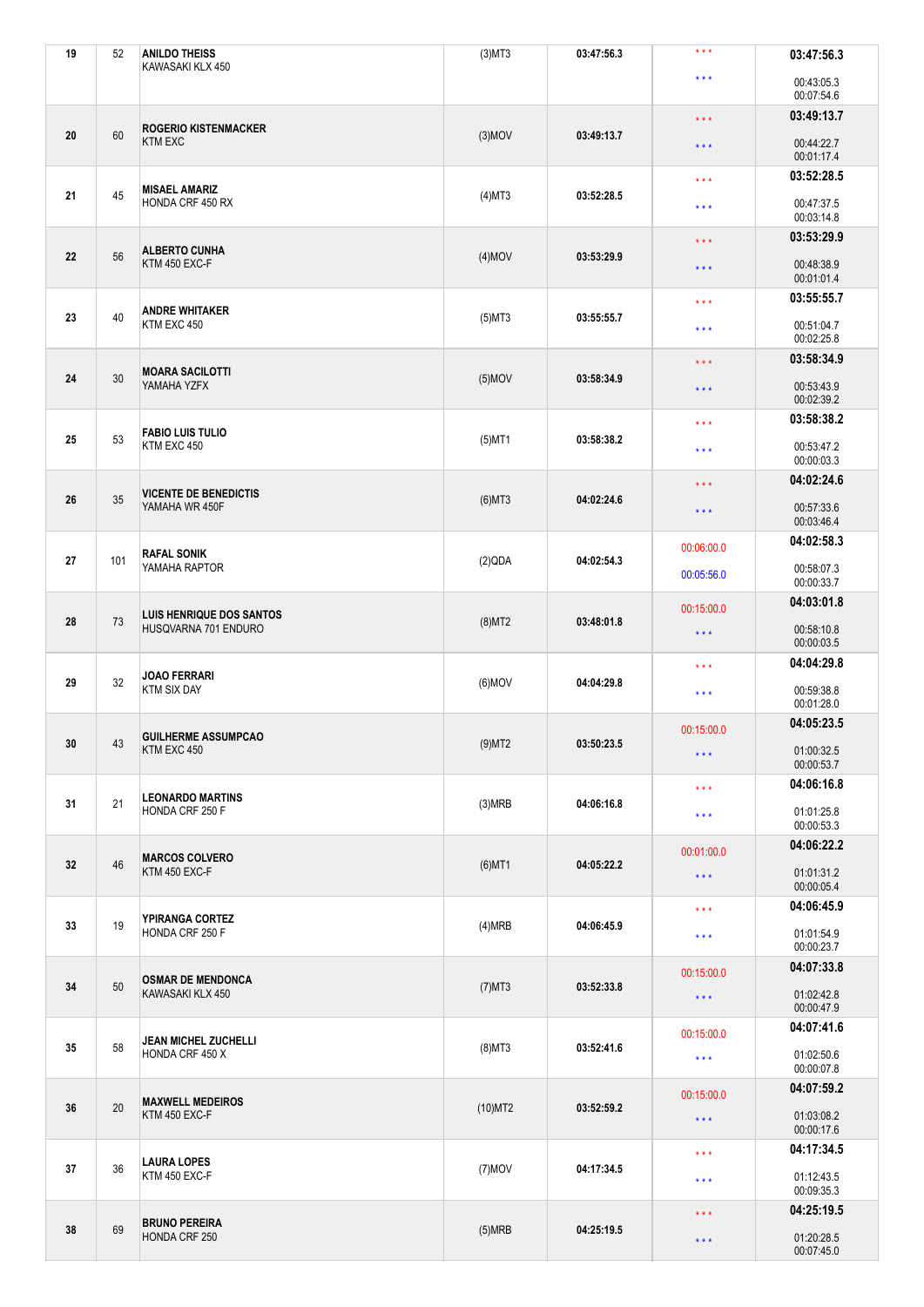| 39 | 44             | <b>GERARD PAUCHET</b><br>KTM EXC-F 450            | $(8)$ MOV               | 04:16:35.5                                                 | 00:15:00.0              | 04:31:35.5               |
|----|----------------|---------------------------------------------------|-------------------------|------------------------------------------------------------|-------------------------|--------------------------|
|    |                |                                                   |                         |                                                            | $\star\star\star$       | 01:26:44.5<br>00:06:16.0 |
|    |                |                                                   |                         | $\star\star\star$<br>04:38:00.4<br>$\star$ $\star$ $\star$ | 04:38:00.4              |                          |
| 40 | 49             | <b>MICHEL FALQUEIRO</b><br>KTM EXC-F 500          | $(11)$ MT2              |                                                            |                         | 01:33:09.4<br>00:06:24.9 |
|    |                | <b>ADAO LEMOS</b>                                 |                         |                                                            | 00:12:00.0              | 04:38:19.4               |
| 41 | 29             | HONDA CRF 250                                     | (6)MRB                  | 04:26:19.4                                                 | $\star\star\star$       | 01:33:28.4<br>00:00:19.0 |
|    |                | <b>EMERSON PEREIRA</b>                            |                         |                                                            | $\star$ $\star$ $\star$ | 04:39:25.1               |
| 42 | 68             | KTM 450 EXC-F                                     | $(9)$ MOV               | 04:39:25.1                                                 | $\star$ $\star$ $\star$ | 01:34:34.1<br>00:01:05.7 |
|    |                | <b>ELVIS BITTENCOURT</b>                          |                         |                                                            | $\star\star\star$       | 04:42:49.6               |
| 43 | 57             | HONDA XR 400R                                     | $(10)$ MOV              | 04:42:49.6                                                 | $\star$ $\star$ $\star$ | 01:37:58.6<br>00:03:24.5 |
|    |                | <b>NEIVALDO RODRIGUES</b>                         |                         |                                                            | $\star$ $\star$ $\star$ | 04:43:13.6               |
| 44 | 74             | HONDA CRF 250 F                                   | (7)MRB                  | 04:43:13.6                                                 | $\star$ $\star$ $\star$ | 01:38:22.6<br>00:00:24.0 |
|    |                | <b>ARNALDO UCHOA</b>                              |                         |                                                            | 00:23:00.0              | 04:45:44.6               |
| 45 | 28             | HUSQVARNA FE 501                                  | $(11)$ MOV              | 04:22:44.6                                                 | $\star\star\star$       | 01:40:53.6<br>00:02:31.0 |
|    |                | <b>GUSTAVO ROCHA ALVES</b>                        |                         |                                                            | $\star$ $\star$ $\star$ | 04:48:17.0               |
| 46 | 72             | HONDA CRF 450 X                                   | $(7)$ MT1               | 04:48:17.0                                                 | $\star$ $\star$ $\star$ | 01:43:26.0<br>00:02:32.4 |
|    |                | <b>GABRIEL CARNEIRO</b><br>HONDA CRF 250F         |                         |                                                            | 00:30:00.0              | 04:48:20.5               |
| 47 | 71             |                                                   | (8)MRB                  | 04:18:20.5                                                 | $\star\star\star$       | 01:43:29.5<br>00:00:03.5 |
|    |                | <b>CHRISTIAN COSTANTINI</b><br>HONDA CRF 450 X    |                         |                                                            | $\star$ $\star$ $\star$ | 04:53:27.2               |
| 48 | 42             |                                                   | (12)MT2                 | 04:53:27.2                                                 | $\star$ $\star$ $\star$ | 01:48:36.2<br>00:05:06.7 |
|    |                | <b>LUCIANO ANACLETO</b><br>KAWASAKI KLX 450       |                         |                                                            | $\star\star\star$       | 04:57:21.1               |
| 49 | 37             |                                                   | $(8)$ MT1               | 04:57:21.1                                                 | $\star\star\star$       | 01:52:30.1<br>00:03:53.9 |
|    |                | <b>ALESSANDER LEONE</b>                           |                         |                                                            | 00:20:00.0              | 04:59:54.1               |
| 50 | 63             | KTM 450 EXC-F                                     | $(12)$ MOV              | 04:39:54.1                                                 | $\star\star\star$       | 01:55:03.1<br>00:02:33.0 |
|    |                | <b>LUIZ FILIPE RIBEIRO</b>                        |                         |                                                            | 00:15:00.0              | 05:27:52.3               |
| 51 | 62             | KTM 450 EXC-F                                     | $(13)$ MOV              | 05:12:52.3                                                 | $\star\star\star$       | 02:23:01.3<br>00:27:58.2 |
|    |                |                                                   |                         | 05:30:00.0                                                 | 05:45:00.0              | 11:15:00.0               |
| 52 | 100            | <b>MARCELO MEDEIROS</b><br>YAMAHA YFM-700R        | (3)QDA                  |                                                            | $\star$ $\star$ $\star$ | 08:10:09.0<br>05:47:07.7 |
|    | 51             | <b>MARCELO ZENOBIO</b><br>YAMAHA WR 450F          |                         |                                                            | 06:30:00.0              | 12:00:00.0               |
| 53 |                |                                                   | $(9)$ MT3<br>05:30:00.0 |                                                            | $\star\star\star$       | 08:55:09.0<br>00:45:00.0 |
|    | 31             | <b>GABRIEL BRUNING</b><br>YAMAHA WR 450F          |                         |                                                            | 08:00:00.0              | 13:30:00.0               |
| 54 |                |                                                   | $(10)$ MT3              | 05:30:00.0                                                 | $\star$ $\star$ $\star$ | 10:25:09.0<br>01:30:00.0 |
|    | $\overline{2}$ | <b>RICARDO MARTINS</b><br>YAMAHA WR 450           |                         |                                                            | 10:30:00.0              | 16:00:00.0               |
| 55 |                |                                                   | $(9)$ MT1               | 05:30:00.0                                                 | $\star\star\star$       | 12:55:09.0<br>02:30:00.0 |
|    | 11             | <b>CRISTHIANO PRESSI</b><br>HUSQVARNA FE 450      |                         |                                                            | 10:30:00.0              | 16:00:00.0               |
| 56 |                |                                                   | $(11)$ MT3              | 05:30:00.0                                                 | $\star\star\star$       | 12:55:09.0<br>00:00:00.0 |
|    |                |                                                   |                         |                                                            | 10:30:00.0              | 16:00:00.0               |
| 57 | 12             | <b>ANDRE BEZERRA</b><br>YAMAHA WR 450             | $(14)$ MOV              | 05:30:00.0                                                 | $\star\star\star$       | 12:55:09.0<br>00:00:00.0 |
| 58 | 38             | <b>LEANDRO FERNANDEZ RAD</b><br>KAWASAKI KLX 450R |                         |                                                            | 10:30:00.0              | 16:00:00.0               |
|    |                |                                                   | $(12)$ MT3              | 05:30:00.0                                                 | $\star\star\star$       | 12:55:09.0<br>00:00:00.0 |